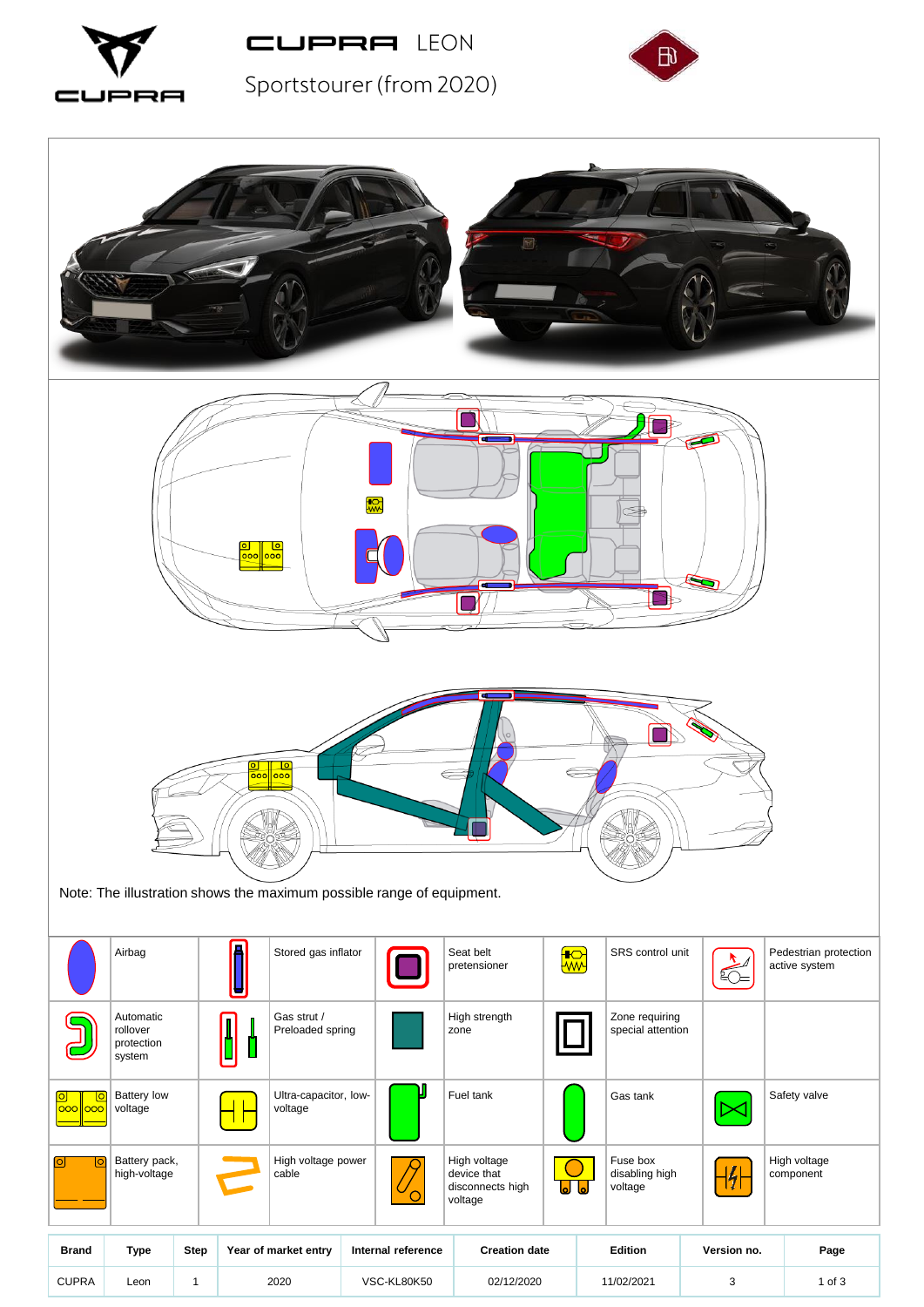

**CUPRA LEON** 

Sportstourer (from 2020)





| <b>Brand</b> | Type | <b>Step</b> | Year of market entry | Internal reference | <b>Creation date</b> | <b>Edition</b> | Version no. | Page   |
|--------------|------|-------------|----------------------|--------------------|----------------------|----------------|-------------|--------|
| <b>CUPRA</b> | Leon |             | 2020                 | VSC-KL80K50        | 02/12/2020           | 11/02/2021     |             | 2 of 3 |